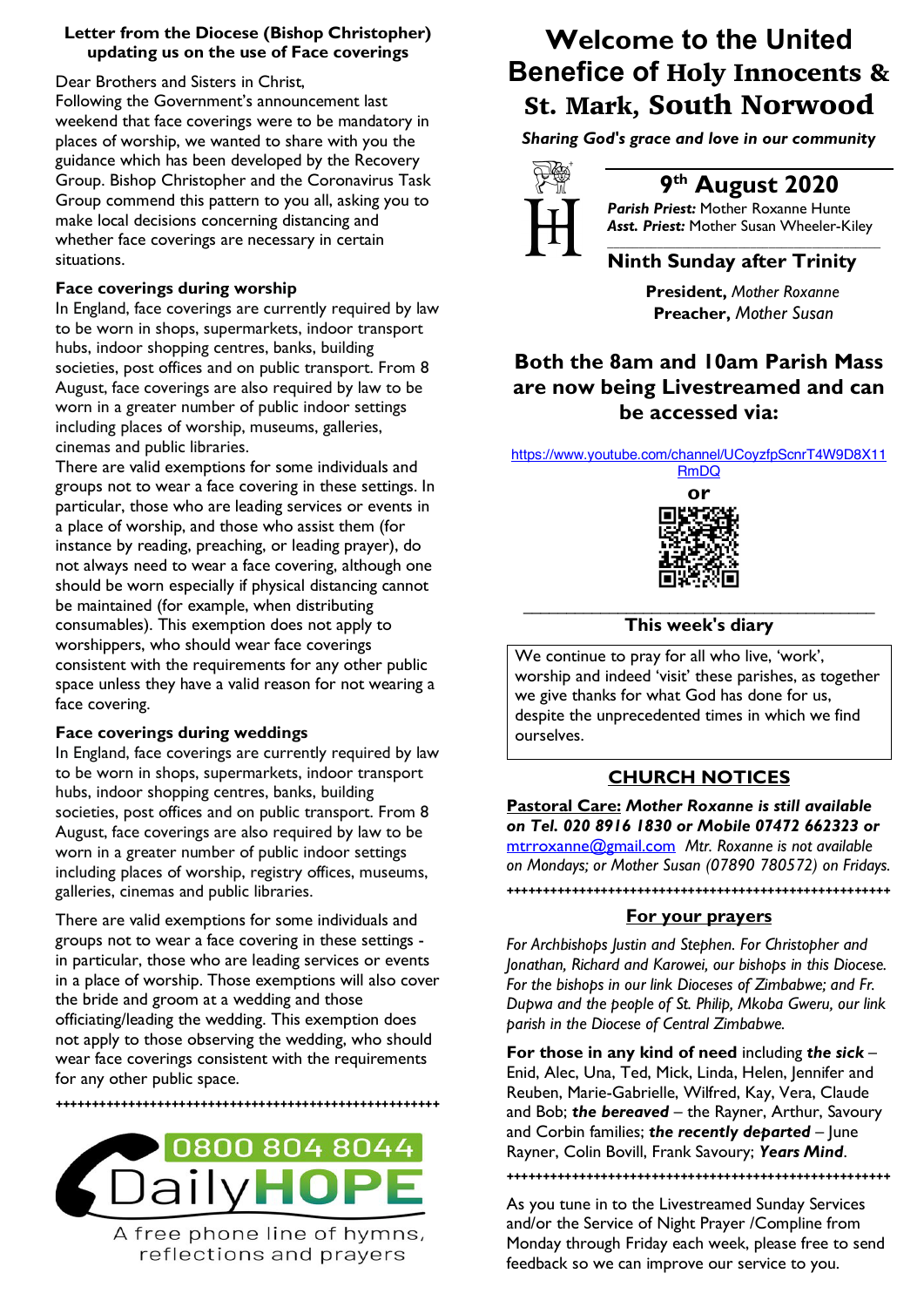## **FIRST READING**

## *A reading from first Kings (1 Kings 19.9-18)*

At that place he came to a cave, and spent the night there.

Then the word of the LORD came to him, saying, 'What are you doing here, Elijah?' He answered, 'I have been very zealous for the LORD, the God of hosts; for the Israelites have forsaken your covenant, thrown down your altars, and killed your prophets with the sword. I alone am left, and they are seeking my life, to take it away.' He said, 'Go out and stand on the mountain before the LORD, for the LORDis about to pass by.' Now there was a great wind, so strong that it was splitting mountains and breaking rocks in pieces before the LORD, but the LORD was not in the wind; and after the wind an earthquake, but the LORD was not in the earthquake; and after the earthquake a fire, but the LORDwas not in the fire; and after the fire a sound of sheer silence. When Elijah heard it, he wrapped his face in his mantle and went out and stood at the entrance of the cave. Then there came a voice to him that said, 'What are you doing here, Elijah?' He answered, 'I have been very zealous for the LORD, the God of hosts; for the Israelites have forsaken your covenant, thrown down your altars, and killed your prophets with the sword. I alone am left, and they are seeking my life, to take it away.'Then the LORD said to him, 'Go, return on your way to the wilderness of Damascus; when you arrive, you shall anoint Hazael as king over Aram.Also you shall anoint Jehu son of Nimshi as king over Israel; and you shall anoint Elisha son of Shaphat of Abel-meholah as prophet in your place.Whoever escapes from the sword of Hazael, Jehu shall kill; and whoever escapes from the sword of Jehu, Elisha shall kill. Yet I will leave seven thousand in Israel, all the knees that have not bowed to Baal, and every mouth that has not kissed him.'

**PSALM 85.8-13**

### *Refrain: Show us your mercy, O Lord.*

I will listen to what the Lord God will say, for he shall speak peace to his people and to the faithful, that they turn not again to folly. Truly, his salvation is near to those who fear him, that his glory may dwell in our land. *Refrain*

Mercy and truth are met together, righteousness and peace have kissed each other; Truth shall spring up from the earth and righteousness look down from heaven. The Lord will indeed give all that is good, and our land will yield its increase. Righteousness shall go before him and direct his steps in the way. *Refrain:*

## **SECOND READING**

### *A reading from the letter to the Romans (10.5-15)*

Moses writes concerning the righteousness that comes from the law, that 'the person who does these things will live by them.' But the righteousness that comes from faith says, 'Do not say in your heart, "Who will ascend into heaven?" ' (that is, to bring Christ down) 'or "Who will descend into the abyss?" ' (that is, to bring Christ up from the dead). But what does it say?

'The word is near you, on your lips and in your heart'

(that is, the word of faith that we proclaim); because if you confess with your lips that Jesus is Lord and believe in your heart that God raised him from the dead, you will be saved. For one believes with the heart and so is justified, and one confesses with the mouth and so is saved. The scripture says, 'No one who believes in him will be put to shame.' For there is no distinction between Jew and Greek; the same Lord is Lord of all and is generous to all who call on him. For, 'Everyone who calls on the name of the Lord shall be saved.'

But how are they to call on one in whom they have not believed? And how are they to believe in one of whom they have never heard? And how are they to hear without someone to proclaim him? And how are they to proclaim him unless they are sent? As it is written, 'How beautiful are the feet of those who bring good news!'

*This is the word of the Lord*

**Thanks be to God**

### **GOSPEL** *Matthew 14.22-33*

*Hear the Gospel of our Lord Jesus Christ according to Matthew.* **Glory to you, O Lord.**

Immediately he made the disciples get into the boat and go on ahead to the other side, while he dismissed the crowds. And after he had dismissed the crowds, he went up the mountain by himself to pray. When evening came, he was there alone, but by this time the boat, battered by the waves, was far from the land, for the wind was against them. And early in the morning he came walking towards them on the lake. But when the disciples saw him walking on the lake, they were terrified, saying, 'It is a ghost!' And they cried out in fear. But immediately Jesus spoke to them and said, 'Take heart, it is I; do not be afraid.'

Peter answered him, 'Lord, if it is you, command me to come to you on the water.' He said, 'Come.' So Peter got out of the boat, started walking on the water, and came towards Jesus. But when he noticed the strong wind, he became frightened, and beginning to sink, he cried out, 'Lord, save me!' Jesus immediately reached out his hand and caught him, saying to him, 'You of little faith, why did you doubt?' When they got into the boat, the wind ceased. And those in the boat worshipped him, saying, 'Truly you are the Son of God.'

> This is the Gospel of the Lord **Praise to you, O Christ**

*This is the word of the Lord* **Thanks be to God**